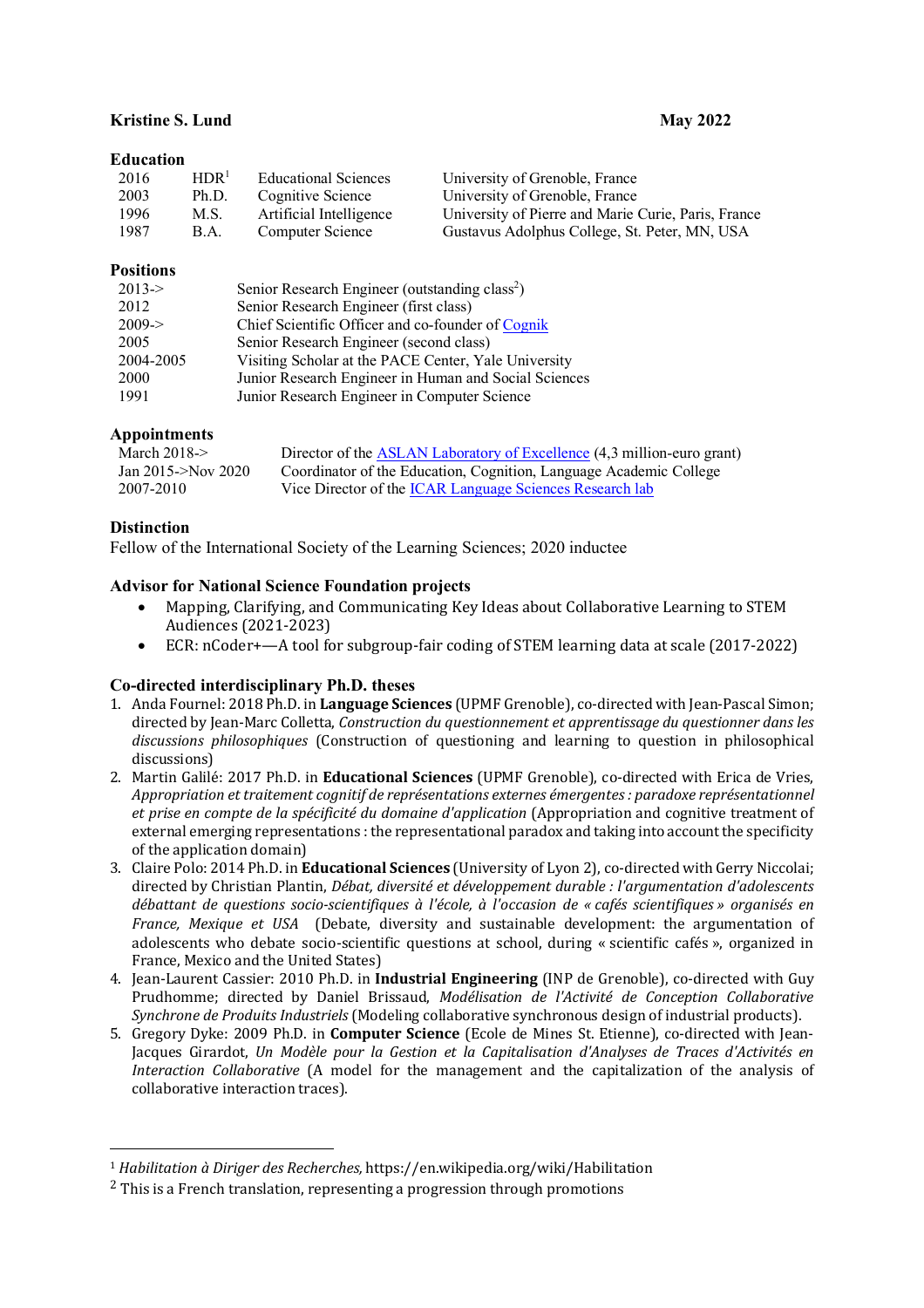# **Member of additional Ph.D. jurys**

- Lara Kataja, named in January 2021, *Doktors der Philosphie*, *der Fakultät für Empirische* Humanwissenschaften und Wirtschaftswissenschaft er Universität des Saarlandes. Title: Co-Present Learning With Tablets in Primary School
- Alaric Kohler, named in November 2020, *docteur ès Sciences Humaines et Sociales*, *Institut de Psychologie et Éducation, Université de Neuchâtel.* Title: *Approches psychologiques de situations de malentendu dans des activités de didactique des sciences (Psychological approaches to situations of misunderstanding in activities of science didactics)*
- Elnaz Jalilian, named in October 2020, *docteur de l'Université Grenoble Alpes en Sciences du* Langage, spécialité **Sociolinguistique, Acquisition, Multimodalité**. Title: *Références spatiales dans la* communication multimodale : Une étude interlangue et développementale sur l'expression verbale *et gestuelle du* « mouvement » dans des récits parlés en persan et en azéri (Spatial references in *multimodal communiation : an interlingual and developmental study on the verbal and gestural expression of* « *movement* » in spoken narratives in Persian and Azeri)
- Jaana Isohätälä, named in June 2020 Doctor of the **Faculty of Education** at the University of Oulu. Title: the interplay of cognitive and socio-emotional processes in social interaction: Processoriented analyses of collaborative learning
- Mohamedade Farouk, named in December 2008, *docteur de l'Université Paris 8 dans la discipline informatique au sein de l'école doctorale Cognition, langage, interaction.* Title: *Modélisation du comportement* verbal et non verbal d'un agent pédagogique : une étude exploratoire (Modeling of the verbal and non-verbal behavior of a pedagogical agent)

# **Project and community leadership**

- Project leader on EducMap: Collective and reflexive cartography of research in education
- Founding member of the piloting committee of the Laboratoire de l'Education, seedbed for interdisciplinary projects
- Member of the French national *Réseau Thématique Pluridisciplinaire* Education
- Founding member of INSciTS, the International Network for the Science of Team Science o Member of Intereach
- Founding member of the Global Alliance for Inter- and Transdisciplinarity: ITD-Alliance o Member of working group Integration Experts
- Workgroup co-chair on **conceptualizing narrative complexity** in the COST Network **INDCOR**
- Chair, Computer Supported Collaborative Learning Conference (CSCL 2019), June 17-21, Lyon
- Board Member of ISLS 2010-2017
	- $\circ$  Chair of the ISLS Education Committee (annual Doctoral Consortia, Early Career, Mid-Career)
- Co-chair of the ISLS Conference Committee  $\rightarrow$  2023 and member of the ISLS Financial Task Force
- Member of the International Society of the Learning Sciences Early Career Award Committee
- Member of the International Society of the Learning Sciences Fellows Selection Committee
- Member of the editorial board of the International Journal of Computer Supported Collaborative Learning since 2014
- Member of the editorial board of the <u>Journal of Learning Analytics</u> since 2018
- Chair, Alpine Rendez-Vous on Technology Enhanced Learning 2011 in La Clusaz, France
- Invitation to review grant submissions from the *Agence Nationale Scientifique* (ANR), the CNRS *Candidature d'Assistant Hospitalier de Recherche*, the Flanders Research Foundation Flanders (FWO), and the German Israeli Foundation for Scientific Research and Development
- Reviewing for the following journals: Artificial Intelligence for Engineering Design, Analysis and Manufacturing, Cognition & Instruction, Computers & Education, Educational Research Review, Instructional Science, International Journal of Computer Supported Collaborative Learning, Journal of Educational Psychology, Journal of Pragmatics, Journal of the Learning Sciences, The International Journal of Human-Computer Studies

## **Invited International Keynotes**

- Human Computer Interaction 2019, Korea "Pivotal moments for decision making in computer aided collaborative design"
- ELyT Global (International CNRS Associated Laboratory of Material Sciences between Tohoku University, INSA-Lyon and Ecole Centrale de Lyon) 2019, Japan — "Team Science and Interdisciplinary Research in Lyon"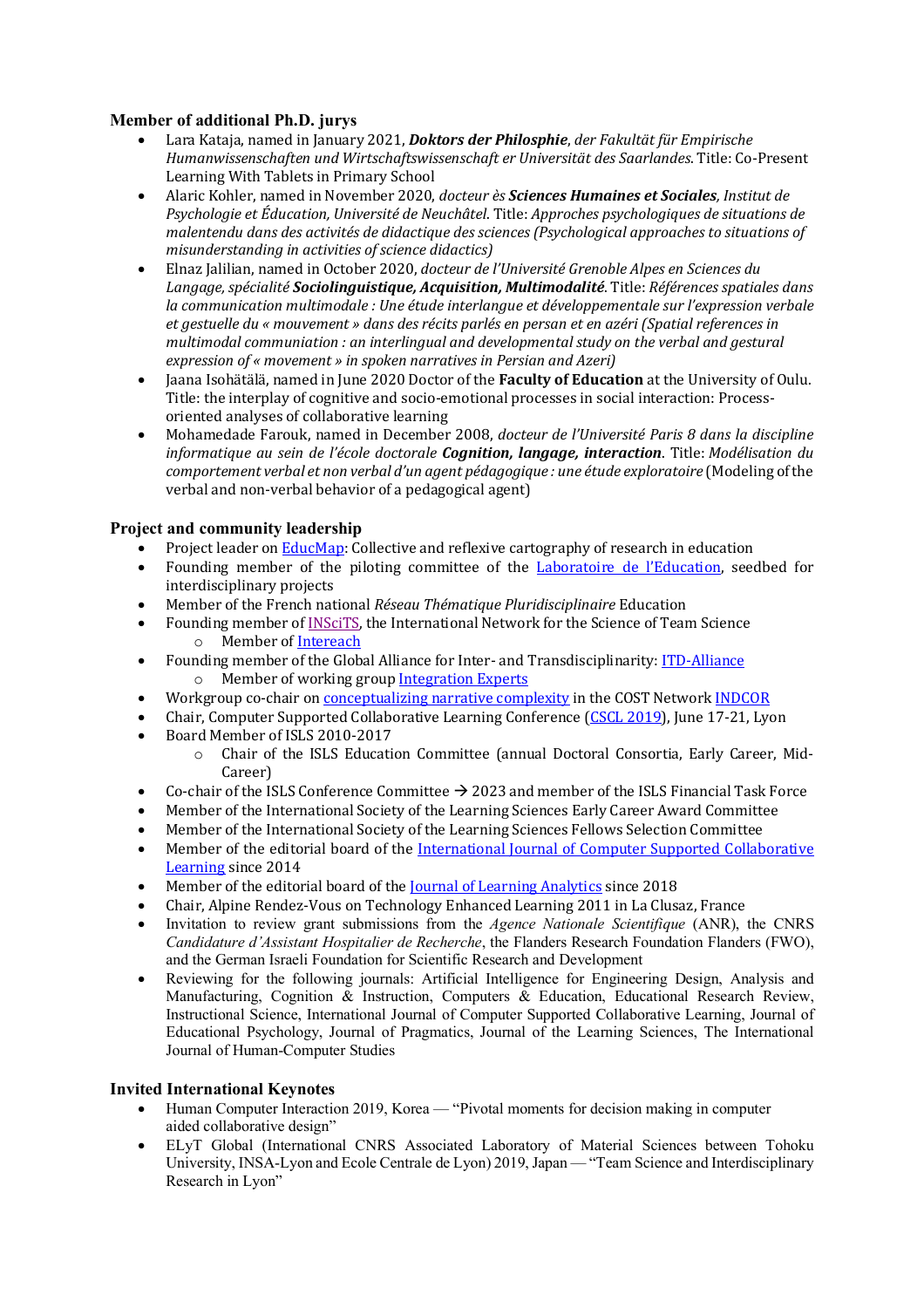• Centre for Information Technology in Education Research Symposium 2009, Hong Kong — "Are different approaches to the analysis of online and face-to-face CSCL discourse complementary or contradictory?"

### **Peer Reviewed Journal articles**

- 1. Eberle, J., Stegmann, K. Barrat, A. Fischer, F. & Lund, K. (2021). Initiating scientific collaborations across career levels and disciplines - a network analysis on behavioral data. *International Journal of Computer Supported Collaborative Learning. 16,* 151-184. 10.1007/s11412-021-09345-7
- 2. Isohätälä, I., Näykki, P., Järvelä, S., Baker, M., & Lund, K. (2021). Social sensitivity: a manifesto for CSCL research. *International Journal of Computer-Supported Collab. Learning. 16*, 289–299. 10.1007/s11412- 021-09344-8
- 3. Polo, C. & Lund, K. (2021). La saisie émotive du kairos avec des enfants : entre acte philosophique et geste didactique. Studia UBB, Cluj, 66, 103-104.
- 4. Mazur-Palandre, A., Colletta, J.M. & Lund, K. (2021) « Alors, là, je vais vous expliquer comment on joue ! » Explication procédurale finalisée dans une perspective développementale [Ok, I'm going to teach you how to play! Finalized procedural explanation within a developmental perspective. *Langages*, Armand Colin (Larousse jusqu'en 2003). https://www.revues.armand-colin.com/lettreslangues/langages/langages-no-221-12021/je-vais-vous-expliquer-comment-on-joue-explicationprocedurale-finalisee-perspective
- 5. **Lund**, K., Jeong, H., Grauwin, S. & Jensen, P. (2020) Research in Education Draws Widely from the Social Sciences and Humanities. Front. Educ. 5:544194. 10.3389/feduc.2020.544194
- 6. Lund, K. (2019). Building and regulating cognitive, linguistic, and interactional aspects of knowledge between the individual and the group. *Computers in Human Behavior*, 100, 370-383. 10.1016/j.chb.2019.04.013
- 7. **Lund**, K., Quignard, M., & Shaffer, D.W. (2017). Gaining Insight by Transforming Between Temporal Representations of Human Interaction. *Journal of Learning Analytics*. 4(3) 102-122. 10.18608/jla.2017.43.6
- 8. **Lund**, K., Jeong, H., Grauwin, S., & Jensen, P. (2017). Une carte scientométrique de la recherche en éducation vue par la base de données internationales Scopus [A scientometric map of research in education according to the international Scopus database]. Les Sciences de l'éducation - Pour l'Ère nouvelle, vol. 50, n° 1. 67-84. https://www-cairn-info.inshs.bib.cnrs.fr/revue-les-sciences-de-leducation-pour-l-ere-nouvelle-2017-1-page-67.htm
- 9. Polo, C. Plantin, C., Lund, K., & Niccolai, G. (2017). Emotional Positioning as a Cognitive Resource for Arguing: Lessons from the Study of Mexican Students Debating about Drinking Water Management. *Pragmatics & Society, 8(2).* 323–354. 10.1075/ps.8.3.01pol
- 10.Polo, C. Plantin, C., Lund, K., & Niccolai, G. (2017). Group Emotions in Collective Reasoning: a Model. *Argumentation. 31(2).* 301–329. 10.1007/s10503-016-9407-5
- 11. Polo, C. Plantin, C., **Lund**, K., & Niccolai, G. (2016). Savoirs mobilisés par les élèves dans des cafés science : grille de caractérisation issue d'une étude internationale. (Mexique, USA, France). *Recherches en* didactique des sciences et des technologies. 13, 193-220. 10.4000/rdst.1359
- 12. Polo, C., **Lund**, K., Plantin, C. & Niccolai, G. (2016). Group Emotions: The Social and Cognitive Functions of Emotions in Argumentation. *International Journal of Computer Supported Collaborative Learning.* 11(2), 123–156. 10.1007/s11412-016-9232-8
- **13. Lund**, K. & Suthers, D. (2016) Le Déterminisme Méthodologique et le Chercheur Agissant. *Éducation & Didactique* 10 (1). 27-37. https://doi.org/10.4000/educationdidactique.2439
- 14. Mazur-Palandre, A. & Lund, K (2016). Explanatory content and visibility effects on the young child's verbal and gestural behavior in free dialogues. *Language, Interaction and Acquisition.* 7(2), 180-211. https://doi.org/10.1075/lia.7.2.02maz
- 15. Mazur-Palandre, A., Colletta, J.M. & Lund, K (2014). Context sensitive 'how' explanation in children's multimodal behavior, *Journal of Multimodal Communication Studies, 2, 1-17.* https://halshs.archivesouvertes.fr/halshs-01927270
- 16. Polo, C., Plantin, C., Lund, K. & Niccolai, G. (2013). Quand construire une position émotionnelle, c'est choisir une conclusion argumentative : le cas d'un café-débat sur l'eau potable au Mexique. *Semen*, 35, 41-63. https://doi.org/10.4000/semen.9800
- 17. Harb, A., Beigbeder, M., Lund, K., Girardot, J.-J. (2011). Enhanced semantic expansion for question classification. *International Journal of Internet Technology and Secured Transactions (IJITST), 3(2), 134-*148. 10.1504/IJITST.2011.039774
- 18. Dyke, G., Lund, K. & Girardot, J.-J. (2010). Tatiana, un environnement d'aide à l'analyse de traces d'interactions humaines. *Revue des Sciences et Technologies de l'Information - Série TSI : Technique et*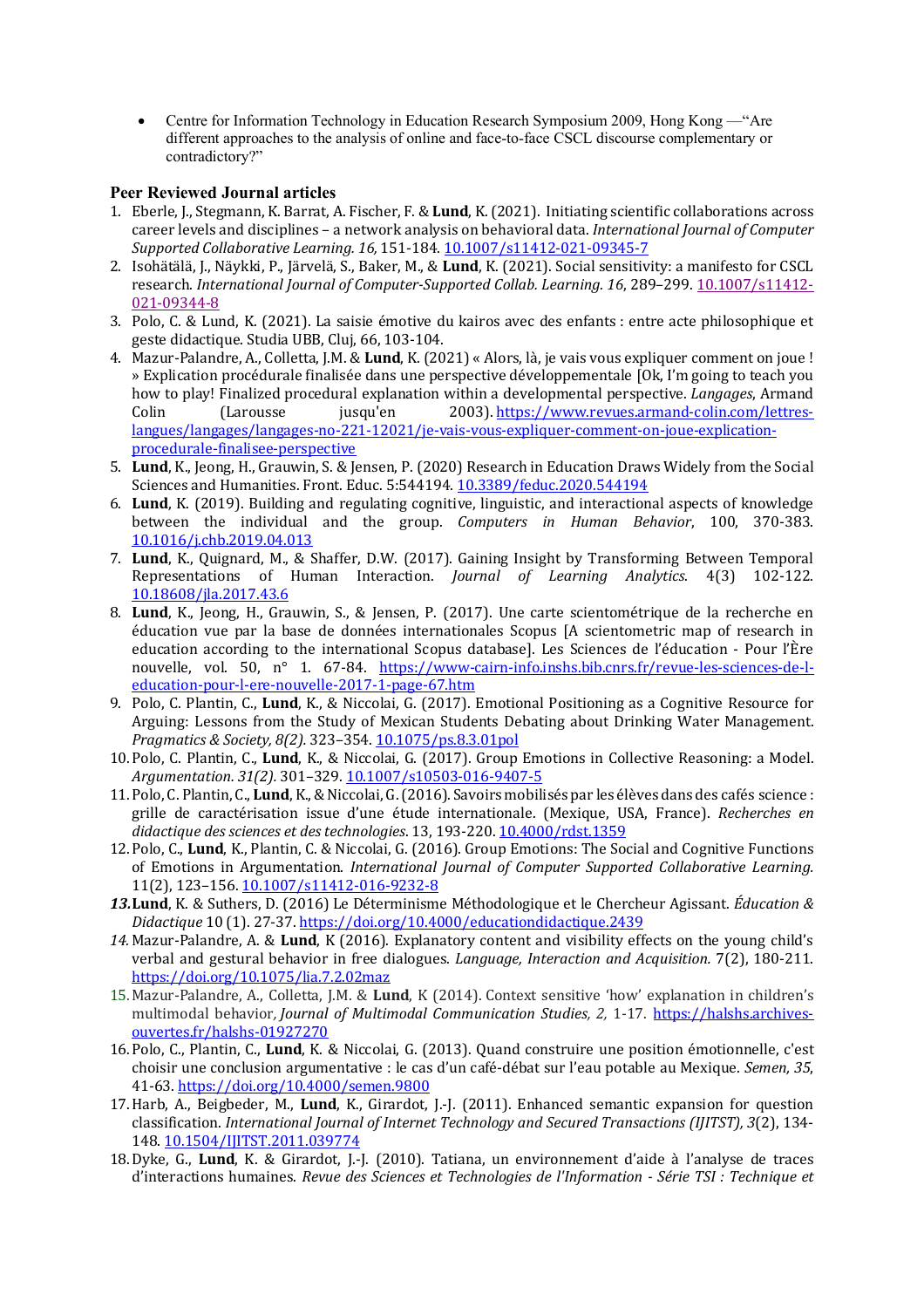*Science Informatiques, 29*(10), 1179-1205.

- 19. Lund, K. (2007). The importance of gaze and gesture in interactive multimodal explanation. *International Journal of Language Resources and Evaluation, 41*(3-4), 289-303. https://doi.org/10.1007/s10579-007-9058-0
- 20. Lund, K., Molinari, G., Séjourné, A. & Baker, M.J. (2007). How do argumentation diagrams compare when student pairs use them as a means for debate or as a tool for representing debate? *International Journal of Computer-Supported Collaborative Learning, 2*(2-3), 273-295. https://doiorg.inshs.bib.cnrs.fr/10.1007/s11412-007-9019-z
- 21.Baker, M.J., Andriessen, J., Lund, K., van Amelsvoort, M., & Ouignard, M. (2007). Rainbow: a framework for analysing computer-mediated pedagogical debates. *International Journal of Computer-Supported Collaborative Learning*, *2* (2-3) 315-357. https://doi.org/10.1007/s11412-007-9022-4
- *22.*Prudhomme, G., Pourroy, F., & **Lund**, K. (2007). An empirical study of engineering knowledge dynamics in a design situation. *Journal of Design Research*, *6*(3), 333 – 358. Journal of Design Research, 6(3), 333 - 358. 10.1504/JDR.2007.016388

#### **Edited books/conference proceedings and book chapters**

- 1. **Lund**, K., Basso Fossali, P.L., Mazur, A. & Ollagnier-Beldame, M. (Eds.) (2022). Language is a complex adaptive system, (Conceptual Foundations of Language Science). Berlin: Language Science Press.
- 2. Basso Fossali, P.L. & Lund, K. (2022). *Introduction to language as a complex adaptive system.* in (Eds.) K. **Lund**, P.L. Basso Fossali, A. Mazur, & M. Ollagnier-Beldame, Langage is a complex adaptive system, (Conceptual Foundations of Language Science). Berlin: Language Science Press.
- 3. Lund, K. (2022). Modeling the co-elaboration of knowledge: connecting cognitive, linguistic, social and interactional systems. in (Eds.) K. Lund, P.L. Basso Fossali, A. Mazur, & M. Ollagnier-Beldame, Langage is a complex adaptive system, (Conceptual Foundations of Language Science). Berlin: Language Science Press.
- 4. Polo, C. Lund, K. Plantin, C., & Niccolai. G.P. (2022). Collective reasoning as the alignment of self-identity footing. in (Eds.) K. Lund, P.L. Basso Fossali, A. Mazur, & M. Ollagnier-Beldame, Langage is a complex adaptive system, (Conceptual Foundations of Language Science). Berlin: Language Science Press.
- 5. **Lund**, K., Basso Fossali, P.L, Mazur, A. & Ollagnier-Beldame, M. (2022). Considering the complex adaptive system from multiple vantage points. in (Eds.) K. Lund, P.L. Basso Fossali, A. Mazur, & M. Ollagnier-Beldame, Langage is a complex adaptive system, (Conceptual Foundations of Language Science). Berlin: Language Science Press.
- 6. Ludvigsen, S., Lund, K. & Oshima, (2021). A Conceptual Stance on CSCL History. In U. Cress, C. Rosé, A. Wise, & J. Oshima (Eds.). *International Handbook of Computer-Supported Collaborative Learning*, (pp. 45-63). New York, NY: Springer International Publishing.
- 7. **Lund**, K., Niccolai, G.P. Lavoué, E., Hmelo-Silver, C. Gweon, G. & Baker, M. (2019). *A Wide Lens: Combining Embodied, Enactive, Extended, and Embedded Learning in Collaborative Settings - 13th International Conference on Computer Supported Collaborative Learning (CSCL 2019).* June 2019, Lyon, France. A Wide Lens: Combining Embodied, Enactive, Extended, and Embedded Learning in Collaborative Settings - 13th International Conference on Computer Supported Collaborative Learning (CSCL 2019). June 2019, Lyon, France. https://www.isls.org/cscl/2019/www.cscl2019.com/index.html
- 8. Lund, K., & Suthers, D. (2018). Multivocal Analysis: Multiple Perspectives in Analyzing Interaction. In F. Fischer, C. E. Hmelo-Silver, S.R. Goldman & P. Reimann (Eds.), *International Handbook of the Learning* Sciences. (pp. 455-464). New York: Taylor-Francis/Routledge. https://www.routledge.com/International-Handbook-of-the-Learning-Sciences/Fischer-Hmelo-Silver-Goldman-Reimann/p/book/9781138670563
- 9. Kirschner, P. & Lund, K. (2017). Finding a Middle Ground: Wars Never Settle Anything. In L. Lin & J. M. Spector (Eds.), *The Sciences of Learning and Instructional Design Constructive Articulation Between Communities* (pp. 37-51). New York: Taylor-Francis/Routledge.
- 10. Lund, K. & Quignard, M. (2017). Les dangers de la théorisation avant analyse : trois cas d'étude portant sur l'argumentation et la cognition. Dans S. Teston-Bonnard, N. Blanc, I. Colón De Carvajal, C. Guillot, V. Markakki (Eds.), *Recherche en linguistique et en didactique : apports de l'analyse des corpus et des interactions* (pp. 255-265). Paris : Editions Lambert-Lucas. http://www.lambertlucas.com/livre/recherches-en-linguistique-et-en-didactique-apports-de-lanalyse-des-corpus-et-desinteractions/
- 11. Eberle, J. Lund, K., Tchounikine, P. & Fischer, F. (Eds.). (2016). *Grand Challenges in Technology Enhanced* Learning 2 MOOCs and Beyond: Perspectives of Research, Practice, and Policy Making Developed at the Alpine Rendez-Vous 2013. New York: Springer. https://www.springer.com/gp/book/9783319125619
- 12. Eberle, J. Lund, K., Tchounikine, P. & Fischer, F. (2016). Introduction. In J. Eberle, K. Lund,